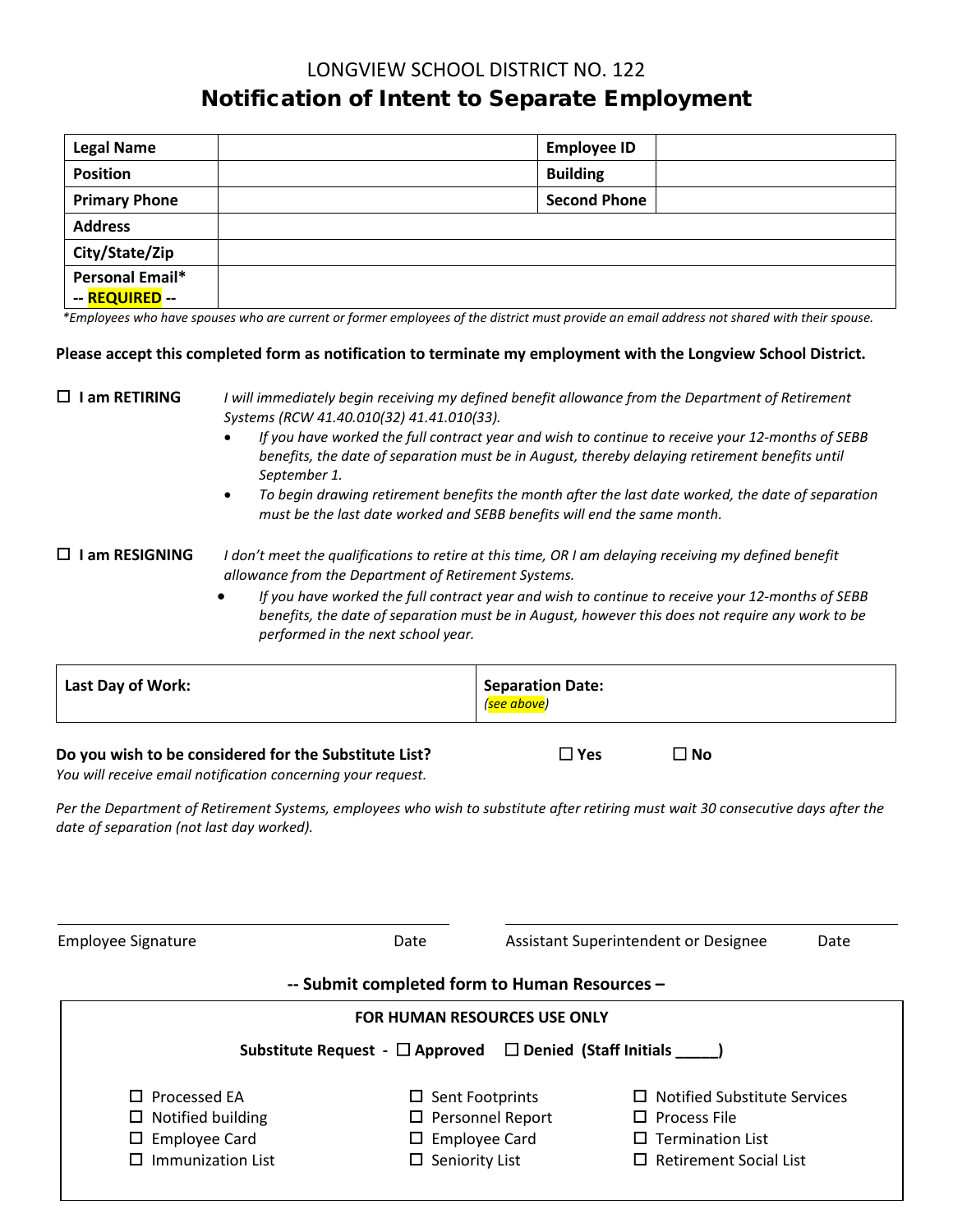# **General Retirement Facts**

## **Retiring versus Resigning**

**Retiring** means **separating from all service** and **immediately begins receiving a Defined Benefit (DB)** allowance (pension check) from the Department of Retirement Systems.

**Resigning** is when an employee **leaves covered employment** and

- **does not qualify** for retirement benefits, or
- **delays receiving their Defined Benefit** allowance.

The reason many employees delay receiving their DB is because of the age requirements for unreduced retirement benefits. Drawing their DB at the time they leave employment would result in a reduction of monthly benefits. To avoid this reduction, the employee will delay retiring until they reach the age where they can receive unreduced benefits. If you are delaying your Defined Benefits, the *Notification of Intent to Terminate Employment* form that you complete in Human Resources should say resigning, not retiring.

The basic rule of thumb for an employee to draw unreduced Defined Benefits is **age 65 for Plan 2 and 3 members** (exceptions if have over 30 years of service credit) and **age 55 for Plan 1 members.**

If you have any questions about whether you are retiring or resigning according to the definitions above, please contact *Gennie Schoenecker* in the Payroll Office at 360-575-7166 between 7:30 am and 3:30 pm. or the Department of Retirement Systems at 1-800-547-6657.

**References:** 

RCW 41.40.010 (33)

Definitions. "Retirement" means withdrawal from active service with a retirement allowance as provided by this chapter.

Retiring-definition2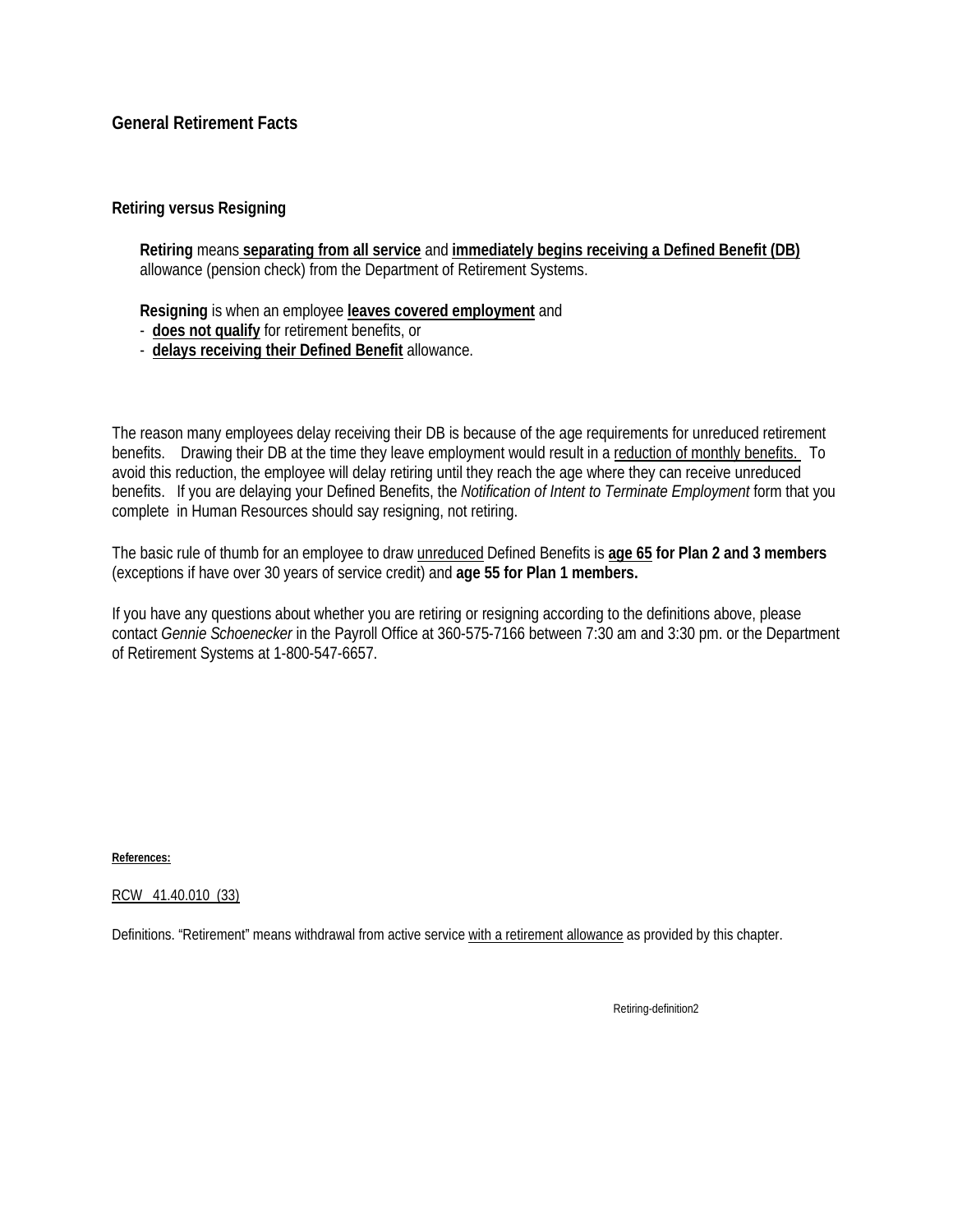# **Payroll Facts at time of Retirement or Resignation**

## **Final Pay Check**:

- If you complete your contract year, your last pay check will be as a normal year; e.g. teacher's contract work date ends in June, but your last pay check will still be in August.
- If you terminate prior to your last contract work date, Payroll will prorate your salary and issue your final paycheck accordingly.

### **Cash Outs:**

- Eligible Cash Out payments will be made on the month following your final contract pay.
- Eligible Sick Leave and Vacation Cash Outs will be done automatically by Payroll.
- A Sick Leave Cash Out Form will be sent to you by Payroll. It must be returned to Payroll by August  $31<sup>st</sup>$  or within 60 business days of your termination date, whichever comes first.
- No form is necessary for Vacation Cash Outs.
- Personal Leave Cash Outs must be requested by filling out a Personal Leave Cash Out Form. This form is available on the District Web-Site.

### **VEBA (Voluntary Employees' Beneficiary Association)**

- The VEBA Plan is a tax-free health reimbursement arrangement (HRA) that enables your employer to make tax-free contributions into a special trust account on your behalf. These tax-free funds can then be used to pay or reimburse eligible out-of-pocket healthcare costs and premiums for yourself, your spouse and your qualified IRS dependents.
- Whether you participate in VEBA or not, and which types of Cash Out's go into VEBA is a negotiated item between each individual Collective Bargaining Agreement and Management. Refer to your CBA to see what Cash Out's qualify to go into a VEBA Account.
- If your union participates in the VEBA program the cash out funds will be sent to VEBA and you will be contacted by VEBA to finalize setting up your account. VEBA contact info: 1-800-422-4023 www.VEBA.org.

## **Medical / Dental / Vision Benefits:**

- If you complete your contact year, your medical/dental/vision benefits will end on August  $31<sup>st</sup>$ .
- If you terminate prior to your last contract work date, your benefits end on the last day of the month you terminate.
- The Health Care Authority is required by law to send you a COBRA Letter, giving you the option of continuing your SEBB benefits. You are responsible for paying 100% of the monthly premium.
- All Retirees and some Plan 3 members who are resigning may qualify for PEBB Medical Insurance. Contact PEBB directly to see what your options are. 1-800-200-1004 or [www.pebb.hca.wa](http://www.pebb.hca.wa/)

### **Flex Plan**

• If you are currently enrolled in Flex Plan, you have the option to stop it at the time of your retirement/resignation, or to continue it through the calendar year. The Payroll Officer will notify you of your options.

### **Retirement**

• Contact Gennie Schoenecker at 360-575-7166 between 8:00 am and 4:00 pm for information and handouts specific to your retirement plan.

For additional information, contact the Payroll Department:

| Laura Jensen                | 575-7171 | $Kim Harrison$ 575-7170 |          |
|-----------------------------|----------|-------------------------|----------|
| Gennie Schoenecker 575-7166 |          | Irina Booth             | 575-7192 |